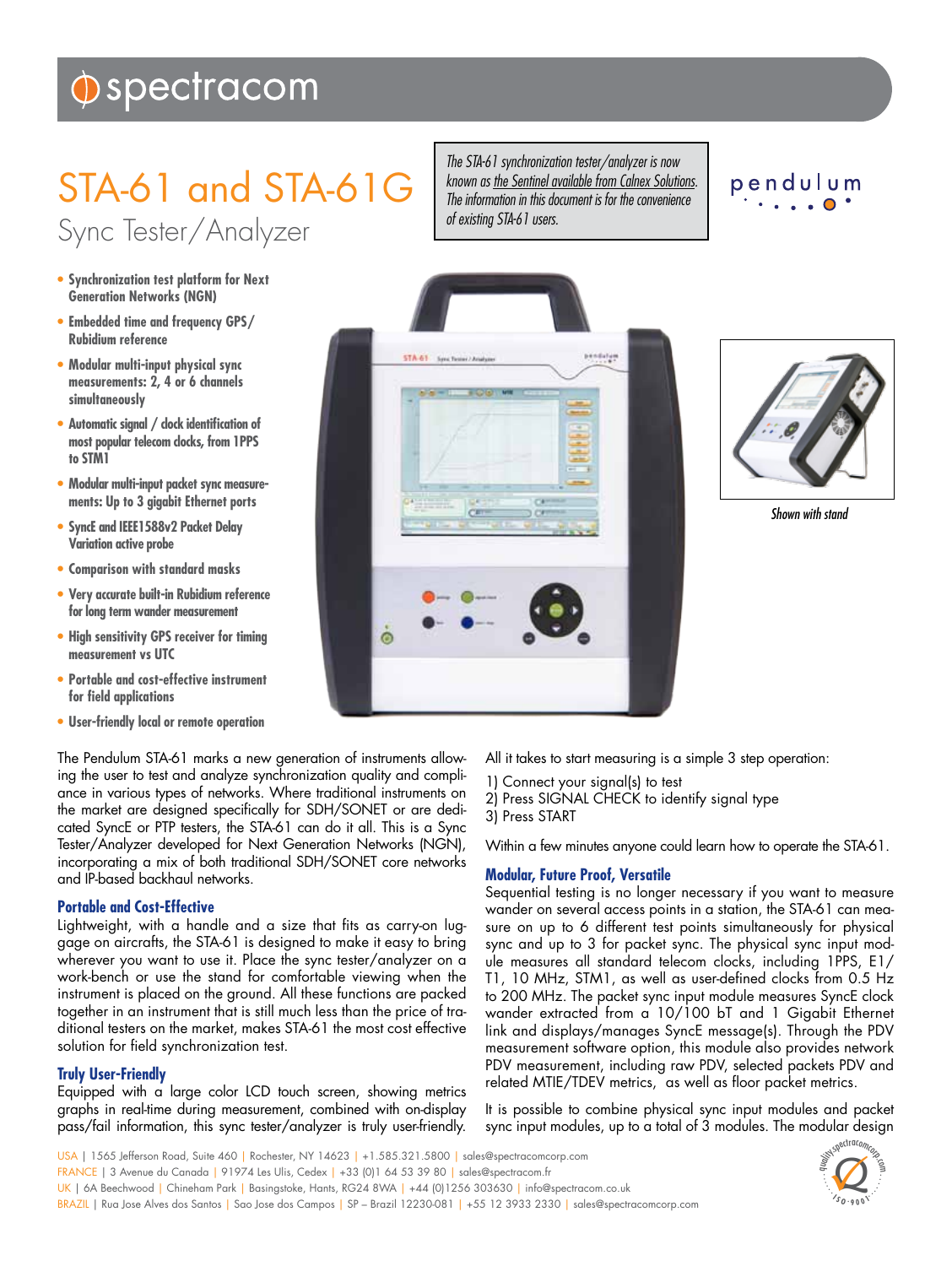makes STA-61 future proof, buy your new sync tester/analyzer today and expand it with more input modules when you need it.

#### **Packet Sync Measurement**

STA-61 allows to measure synchronization conformance simultaneously at a packet sync level (based on SyncE and IEEE1588v2 technologies) and at a traditional physical sync level (1PPS, E1, interface) behind a packet synchronized device. Multiple packet sync measurements can be performed, whether it's related to IEEE1588 v2 slave / boundary clock performance qualification or network Packet Delay Variation (PDV) characterization, SyncE wander can be also measured at any node in the network.

STA-61 works as an active probe, meaning it acts in the network as a PTP slave, which can be associated to any visible PTP master in the network, allowing a precise forward and reverse packet delay measurement.

#### **Always Accurate**

The STA-61 includes a built-in high performance Rubidium oscillator which allows making sync measurements in places where no accurate frequency/time reference is available. This is key to field commissioning or trouble-shooting operations. In addition, the STA-61G has a built-in high sensitivity GPS receiver which slaves the internal reference to provide a few tens of nanoseconds absolute UTC time accuracy as well as sub10<sup>-11</sup> frequency accuracy. No external calibration, and no calibration down-time, is needed with the STA-61G.

#### **Common Mode or Differential Wander Measurements**

You can compare all your signals under test to the integrated stable Rubidium atomic clock, or to an external high-stability standard, to show the absolute phase variations of all signals under test relative to the common reference clock. You can also define one of the input signals as the reference for all other input signals (differential TIE). This enables for example comparisons of outgoing vs. incoming sync clock in Network elements, and comparisons between a Grandmaster PTP and one or several PTP-slaves. For in-depth analysis, you can also read out cursor data and perform statistical analysis of your measurement.

#### **Sync Probe Mode**

The STA-61 can be used as a sync probe when connected to an IP network for a virtually infinite measurement duration. Thanks to the WanderView™ for STA-61 free companion software, powerful and user-friendly functions like remote control, data acquisition, post-processing, graph display, and report generation are available on a remote PC.

#### **Remote Operation**

Remote operation of the STA-61 can be facilitated in many ways. The STA-61 has a built-in web server including a VNC server. That means you could monitor and control the STA-61 via Ethernet in a standard VNC client anywhere in the world, running in a PC, or even in a smart phone. You can view the screen and the current measurement progress, and you can control the measurement by clicking the on-screen controls in the remote VNC client. You can also connect to the PC program WanderView™ for STA-61 via Ethernet. From WanderView™ you have full control of the STA-61 including continuous data streaming of measurement data, report generation and advanced post-processing and analysis.

#### **Time & Frequency GPS/Rubidium Reference**

STA-61 embeds a high performance time and frequency reference, which benefits from Spectracom know-how in terms of atomic clocks and high performance time-base disciplining. It provides 1PPS, 10 MHz and E1/T1 reference outputs for test cases where a wander free clock must be provided to the device under test.

#### **Examples of Measurement Screens**

**Raw PDV:** Raw PDV can be displayed either as PDV(t), showing the evolution of PDV depending on daytime, or as distribution. Forward and Reverse PDV measurements are available.



**Floor Packet Count Display:** Floor Packet metrics allow to characterize network ability to support frequency transfer through on IEEE1588, according to G.8261.1. The following graph shows Floor Packet Percentage.

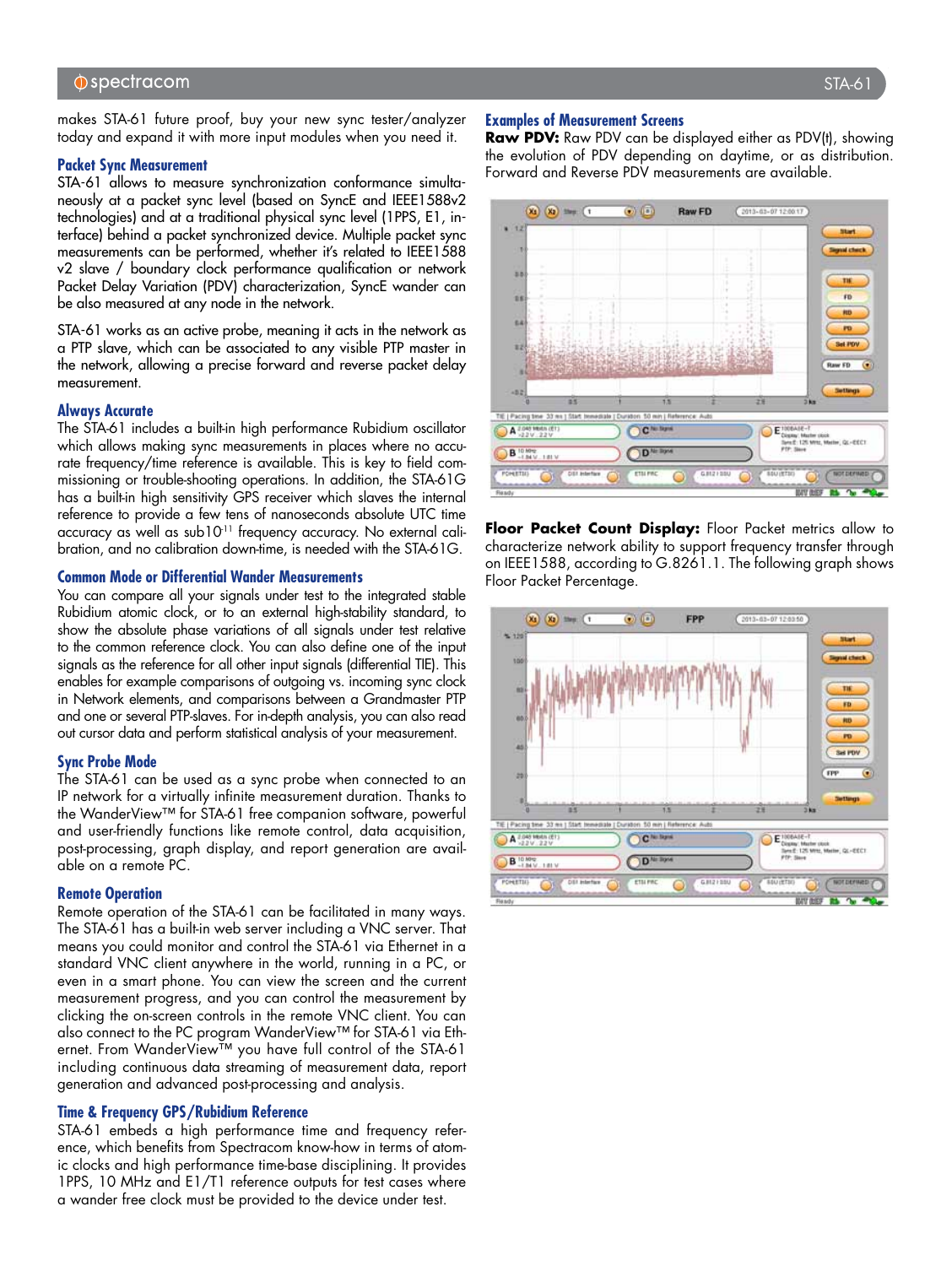# **Physical Sync Measurement Predefined Signal/Clock Types**

- 1PPS (PTP slave recovered clock)
- 8 kHz (frame clock)
- 64 kHz /64 kbit/s (E0 / DS0)
- 1.544 MHz /1.544 Mbit/s (T1/DS1 clock/data)
- 2.048 MHz / 2.048 Mbit/s (E1 clock/data)
- 5 MHz /10 MHz (Freq. reference)
- 25 MHz /125 MHz /156.25 MHz (SyncE)
- 34 Mbit/s (E3)
- 45 Mbits/s (DS3)
- 155.52 MHz /155 Mbit/s (STM-1 clock/data)

#### **User-Defined Clock Types**

User defined signal types from 0.5 Hz to 200 MHz in 1Hz steps. Note: The signal under test must be a symmetrical, unipolar clock-type signal

### **Measurement Modes**

**Common Mode:** Signals measured against the selected frequency reference (internal or external)

**Differential:** One input signal is selected as reference, and all other signals are measured against this reference input.

**Absolute TIE:** 1PPS from DUT is measured against absolute 1PPS internal time reference, when GPS is locked (also called TOD measurement)

#### **Test Modes (MTIE and TDEV Masks)**

Masks can be applied for MTIE and TDEV graphs. **Draft:** No mask

**PRC/SSU/SEC:** Masks for G811/G812/ G813-clocks (ETS 300 462-3) **Networks:** According to G.823/G.824 **SyncE:** According to G.8261, G8262 **ANSI-standard:** DS1 and OC-N masks **User-defined:** Defined by the user

#### **Time Interval Error (TIE)**

**Reference Clock:** Built-in Rubidium reference or ext. reference input 1, 5 or 10 MHz **Resolution:** 200 ps rms

**Sample Rate:** up to 100 Sa/s depending on number of parallel measurements

**Internal Data Storage**: up to 5M TIE values **External Data Storage:** on USB memory stick **Start/Stop:** via START/STOP key.

**Signal Check Parameters:** Signal type (Clock, Data or Unknown); Frequency (for clock signals); Pulse width (for data signals); Voltage peak-peak (min. 120 mVp-p)

#### **Graph Display**

**Display Modes:** TIE, MTIE, TDEV, ADEV, FDEV, RTIE, MRTIE

**Update Rate:** approx. once/second **Number of Graphs:** Up to 6 graphs of the same type can be over-laid on screen. Color coded.

**Masks on Screen:** Up to 6 MTIE, MRTIE and TDEV masks according to selected test mode. Pass/Fail result available for each mask **Display:** Color TFT, 8.4", 800x600 pixels, resistive touchscreen

# **Physical Sync Input Module**

**Number of Channels:** 2 per module **Connector:** BNC **Frequency:** 1PPS/2s to 200 MHz

**Impedance:** 75 ohm, VSWR <2:1 or 1M ohm **Voltage Range:** ±5.00 V **Sensitivity:** 60 mVpp **Signal Type:**

# • Symmetrical pulse (Clock signal)

- Unsymmetrical repetitive pulse (Clock signal)
- HDB3-coded data (Data signal)
- AMI B8ZS, B3ZS (Data signal)

# **Packet Sync Measurement**

# **Synchronous Ethernet**

- SyncE clock extraction from Gigabit Ethernet interface
- Conformance to G.8261 & G.8262 masks (MTIE/TDEV) measurement
- Additional metrics display : FDEV, ADEV, MRTIE
- Extract and display ESMC message (SSM)
- Generate ESMC, and ESMC change pattern

#### **IEEE1588v2 Packet Delay Variation PDV measurement applying to forward or reverse packet delay direction**

- Raw PDV (vs time, distribution graphs)
- Selected Packet PDV (vs time)
- Cluster / band packet selection • MTIE, TDEV applied to Selected Packet PDV
- Conformance to MTIE/TDEV masks
- MATIE, MAFE
- Floor Packet metrics (FPP, FPC)

#### **Packet Sync Input Module Interfaces**

- • **Number of channels:** 1 per module
- • **Connector:** RJ45 for 10/100/1000 bT, SFP for optical gigabit Ethernet
- • **IEEE1588v2** protocol supported as active probe
- • Layer 3 (IP/UDP), IPv4
- Any rate up to 128 p/s
- • Multicast / Unicast
- • End to End
- $\bullet$   $\pm$ 4 ns resolution timestamp, better than 1 ns accuracy

# **Common Features**

# **Internal Time Base Stability (hold-over)**

**Stability Versus Temperature:** 20 $^{\circ}$  to  $26^{\circ}$ C: <1x10<sup>-11</sup> (typ.) 0° to 50°C: <1x10-10 Ageing Rate: 24h: <5.10<sup>-11</sup> per month

Warm-up Stability: 12 min to <1x10<sup>-9</sup>

#### **Calibration**

**Principle:** Closed Case Calibration with automatic adjustment of the Rubidium timebase, using Cs-based, or GPS-controlled Rb-based, 2.048, 5 or 10 MHz reference

**Calibration Uncertainty:** <2x10<sup>-12</sup> + Cal. Ref. Freq. Uncertainty

#### **GPS-disciplining of Internal Timebase - Model STA-61G Only**

**Built-in GPS Module:** 12 channels, TRAIM GPS receiver, high sensitivity

**Time Accuracy to UTC:** ±25 ns at 1σ after 24 hours lock

Frequency Accuracy: 2.10<sup>-12</sup> averaged over 24 hours

**GPS Disciplining Modes:** Always disciplining, always in holdover, disciplining only between measurements

# Technical Specifications: STA-61

### **External References**

**Frequency Reference Input (standard) Input Frequency:** 10 MHz, 5MHz or 1MHz **Voltage Range:** 0.1 Vrms to 5 Vrms **Impedance:** approx. 50 ohm

**External 1PPS Timing Input (STA-61G) Voltage Range:** TTL in 50 ohm **Required Accuracy:** ± 100 ns to UTC

**GPS Timing Reference (STA-61G) Antenna Input:** N-type connector **DC-feed:** +5V on center pin to active GPS antenna

#### **Output References**

**Reference Frequency Output Ref. Frequency:** 10 MHz sine-wave **Output Levels:** 1Vrms in 50 ohm **Impedance:** approx. 50 ohm

#### **1PPS Output**

**Source:** Internal Rubidium oscillator **Output Logic Levels: TTL levels in 50 ohm** 

**E1/T1 Output Module Connector:** Clock: BNC; Data: Isolated BNC **Frequency:** 2.048/1.544 MHz **Output Level:** Acc. to G703:10; ±1.2 V ±10% in 75 ohm

### **Interfaces**

**USB Device Port Connector:** Std USB type B **USB Version:** 2.0

**USB Host Port Connector:** Std USB type A **Max Supply Current:** 400 mA **USB Version:** 2.0

**Ethernet Communication Port:** RJ45, 10/100 Base-T **Protocol:** DHCP, HTTP, FTP, VNC

#### **WanderView™ for STA-61**

The STA-61 companion software provides full remote operation over IP networks. **Operating System:** Windows 2000/XP/ Vista/Windows 7, 32 or 64 bit OS **Instrument Settings: All local instrument** settings can be controlled

**Data Transfer:** TIE-values in real-time transfer; stored TIE values; measurement settings; Instrument id

- Continuous data streaming acquisition on remote PC, allowing unlimited measurement duration coupled with continuous connection
- Dump mode data transfer at the end of mesurement, if connection is not continuously available

**Stored File Format:** CSV, for easy export to other programs, like Time Monitor, Stable 32 or MS-Excel

**Metrics:** MTIE, RTIE, MRTIE, TDEV, ADEV, MADEV, FDEV; all calculated functions are displayed in own graph windows

**Analysis:** Cursor readouts, cursor delta, zooming in graphs, mean value, max value, min value, peak-peak value, std dev in any graph, either on full data set or data between cursors